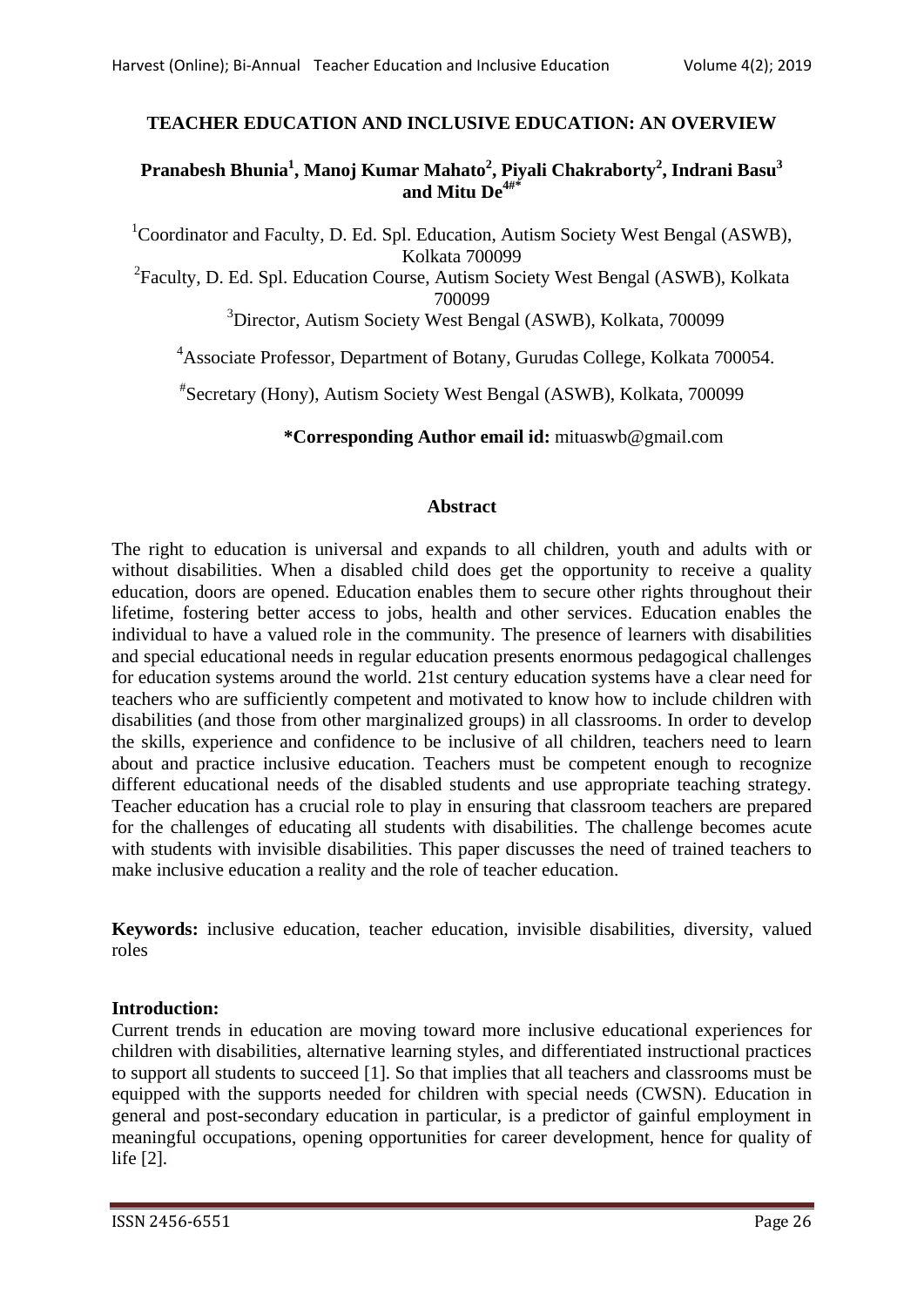Teachers are often simply not trained or supported to teach children with disabilities, which makes these children among the most marginalized in terms of educational opportunity and attainment. That means these students are not being given the chance to become empowered as individuals and support their communities. Education enables the individual to have a valued role in the community. So when students cannot access education they fail to develop a valued role in society. They miss out on the opportunities that an educated person can get.

Many countries do not have enough teachers, let alone enough teachers who have received sufficiently high quality pre- and in-service training and access to continuing professional development. The lack of well-prepared and motivated teachers impacts on the enrolment, participation and achievement of all children – but can be particularly detrimental to the education of children from marginalized groups, who may need some extra encouragement or assistance to reach their educational potential.

Children with disabilities are one of the most excluded groups in education. Universal school design, adapted learning materials, and better data are all crucial. However, the key to effective learning lies especially with teachers. Accommodating diverse learning needs lies at the heart of inclusive education. Inclusive education has been internationally recognized as a philosophy for attaining equity, justice and quality education for all children, especially those who have been traditionally excluded from mainstream education for reasons of disability, ethnicity, gender or other characteristics.

## **Inclusive education:**

The right to education is universal and expands to all children, youth and adults with or without disabilities. When a disabled child does get the opportunity to receive a quality education, doors are opened. This enables them to secure other rights throughout their lifetime, fostering better access to jobs, health and other services. For education to play this role as "an enabling right", it must be of high quality, available equitably, built to tackle discrimination and allow each child to flourish according to their own talents and interests [3]. Education paves the way for individuals with disabilities to gain a valued role in society. Inclusion embodies "how" the education system can accommodate children with diverse learning needs [4], constituting the promotion, where feasible, the processes of achievement, acceptance and participation in mainstream school classrooms of children with diverse learning needs [5].

Lipsky and Gartner in 1996 defined inclusion as "the provision of services to students with disabilities, including those with severe impairments, in the neighborhood school, in ageappropriate general education classes, with the necessary support services and supplementary aids (for the child or the teacher) both to assure the child's success - academic, behavioral, and social - and to prepare the child to participate as a full and contributing member of the society [6]." A significant aspect in the above definition is often lost while trying to incorporate inclusive education viz. "with the necessary support services and supplementary aids (for the child or the teacher) both to assure the child's success." Support services for different types of disability will vary. Furthermore these support systems may vary from student to student with disability.

The United Nations Educational, Scientific and Cultural Organization (UNESCO) [7] characterizes as "Inclusion is a process. It is not a single goal but an ongoing effort to find ever better ways to address the needs of children in a classroom. Inclusion acknowledges that human differences are normal and that not all children learn in the same manner. Tailoring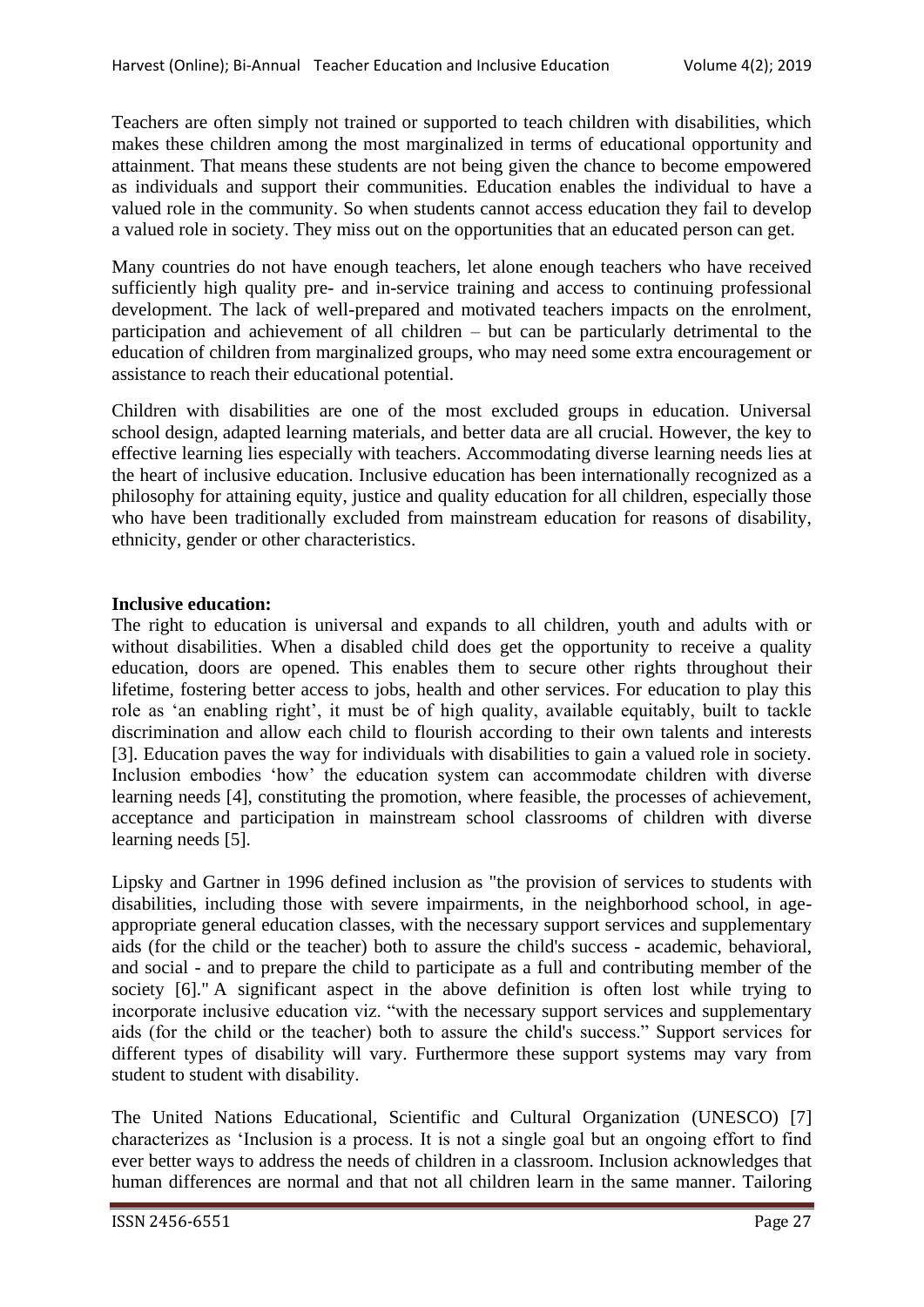instruction to meet individual student needs is at the heart of inclusive education, and it has become the foundation of most current pedagogical approaches".

## **Role of teacher in Inclusive education**

The presence of learners with disabilities and special educational needs in regular education presents enormous pedagogical challenges for education systems around the world. It has been variously stated that inclusive education systems develop schools based on a childcentered pedagogy capable of successfully educating all children [8, 7].

Teachers play a significant role in making education more inclusive, through their approach to learners, the methods and materials they use, their ability to welcome diversity and see it as strength, and their capacity to adapt and respond to challenges and diverse learning needs. The inclusive teacher recognizes individual differences and implements learning strategies for all. 21st century education systems have a clear need for teachers who are sufficiently competent and motivated to know how to include children with disabilities (and those from other marginalized groups) in all classrooms. In order to develop the skills, experience and confidence to be inclusive of all children, teachers need to learn about and practice inclusive education during initial teacher preparation. It is therefore vital that teacher education prepares teachers to be inclusive – not just by teaching them the theory of inclusive education, but by equipping them with the practical skills they need to identify barriers to access, participation and learning, to be reflective, critical thinkers and problem-solvers, and to actively challenge discrimination. Originating from the Salamanca World Conference on Special Needs Education [7], which Ainscow and Cesar in 2006 referred to as "the most significant international document that has ever appeared in the field of special education" (p.231), inclusive education received widespread recognition across the world [9].

#### **Challenges of teachers in inclusive education system**

In India "The Rights of Persons with Disabilities Act, 2016" replaces the "Persons with Disabilities Act 1995'. The number of disabilities listed rises from seven in the 1995 Act through 19 in the 2014 bill to 21 after the amendments, including acid attack and Parkinson"s disease. Several among them are invisible disabilities. The policy of inclusion is often difficult to implement because teachers are not sufficiently well prepared and supported to work in inclusive environment. In the syllabi for Teacher Education it becomes quite difficult to provide in depth information of so many types of disabilities and the different teaching styles best suited for each type.

New teachers in the mainstream school very often no idea how to handle the students with disabilities; whose educational challenges may range from learning deficits to behavioral disturbance disorders. The teachers face lot of problems in transferring what is learnt in training to actual diverse classroom learning situation this might be happening due to the mismatch between the teacher training curriculum and the schools realities. Pre-service teacher education often fails to prepare student teachers to teach in inclusive classrooms [10].

Teachers must be competent enough to recognize different educational needs of the disabled students and use appropriate teaching strategy. Teacher education has a crucial role to play in ensuring that classroom teachers are prepared for the challenges of educating all students with disabilities. It is imperative to prepare teachers for inclusion in all curricular plans for pre-service teachers and also for teachers in services. Students with disabilities have been increasingly receiving special education services in general education classroom [11].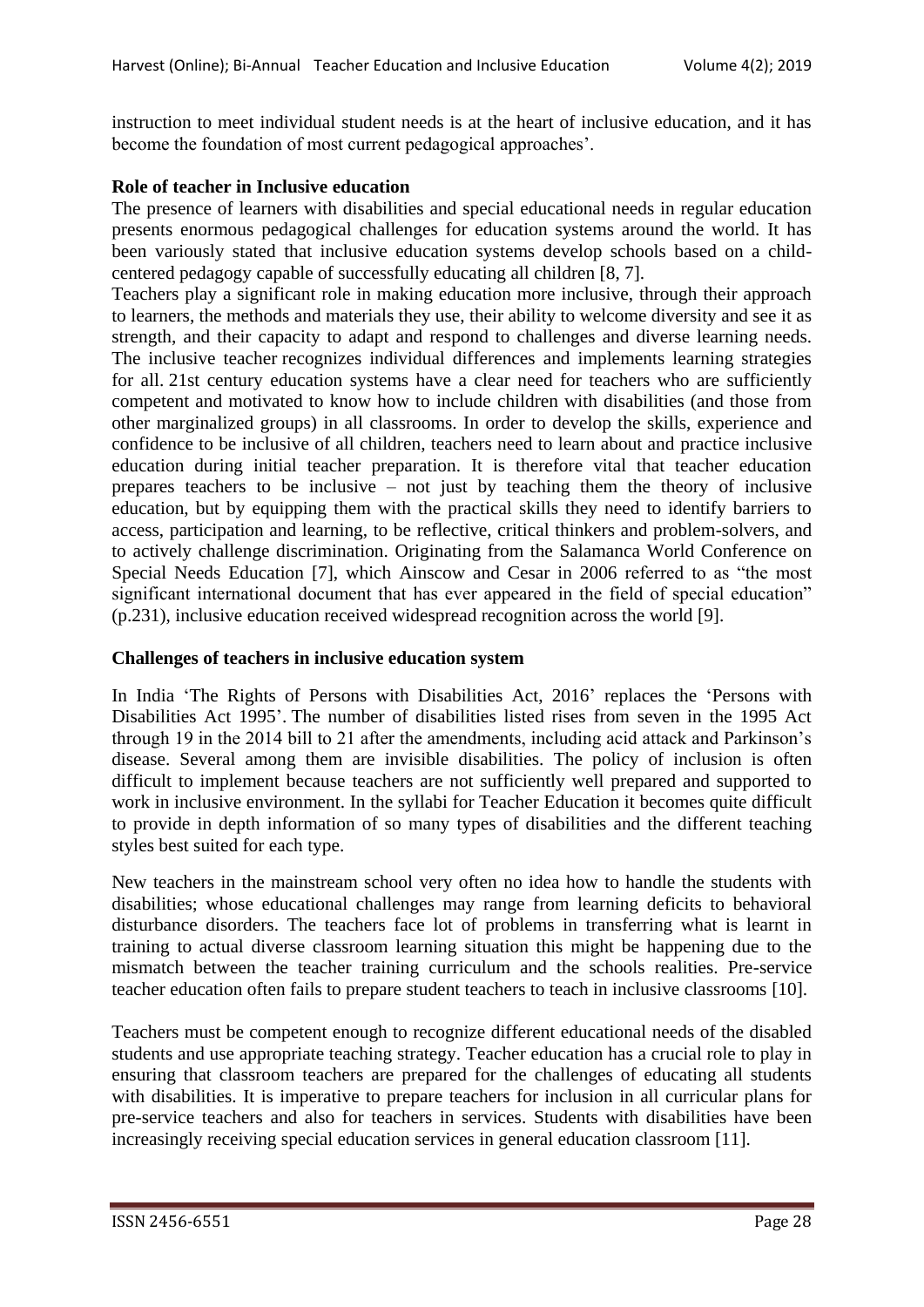## **Pre-service teacher education**

The pre-service teacher training degree programs needs to incorporate many changes like making inclusive pedagogy a significant part of the pedagogy courses, student teaching in inclusive classrooms, visit to special schools, learning to work in collaboration with other professionals and fellow colleagues and addressing special needs in group setting instead of one to one mode after pulling the child with special needs out of the regular classroom [12]. Although pre-service teachers come to teacher education programs with enthusiasm and beliefs in liberal education [13], previous research indicated that, as they progress in teacher education programs, they do not feel adequately prepared to teach students with special needs in general education classrooms [14].

The pre-service teacher education degree course or B.Ed. is one of the most sought after preservice professional course. Pre-service teacher education degree courses prepare an individual for working as a:

• Subject teacher for teaching English, Hindi, Mathematics, Lie Sciences, Social sciences etc. after completing B. Ed

• Special education teacher for talking care of special educational needs of students who have difficulty in seeing, speaking, hearing, social interaction etc, after completing B. Ed. special education or Diploma in Special Education.

• Physical education teacher after completing Bachelor in Physical Education (B. P. Ed).

All the three types of professionals, i.e., the subject teachers, the special teachers and the physical education teachers are required to work in collaboration in the same work setting, the regular school.

In an inclusive school, the special educator works hand in hand with regular teachers so that special educational needs are met within the school premises itself. The regular teacher is ready to modify the teaching learning content as per the suggestions and advice of the special educator and parents whereas the special teacher works in close collaboration with the regular teacher to meet the academic goals of Children with Special Needs (CWSN) and other learners. A special educator in an inclusive school is a resource person for the school and has the important job of networking with other staff in administration, other teaching staff and nonteaching staff. A very important job of the special educator is to advocate for the children with disability. Advocate means to ensure the children's participation in school events and celebrating the children"s success. It is imperative to prepare teachers for inclusion in all curricular plans for pre-service teachers and also for teachers in services.

Teachers are the ones entrusted with the task of making inclusion a reality. The policy of inclusion is often difficult to implement because teachers are not sufficiently well prepared and supported to work in inclusive environment. The challenge becomes acute with students with invisible disabilities.

## **Invisible disabilities:**

Invisible disabilities are the most common type of disability among college students. For example, students with auditory processing disorders, learning disabilities, Attention Deficit Hyperactivity Disorder, autism spectrum disorder (ASD) and/or psychiatric disabilities, may request accommodations even though they do not appear to have a disability. There are numerous other hidden or invisible disabilities such as a heart condition, Chronic Fatigue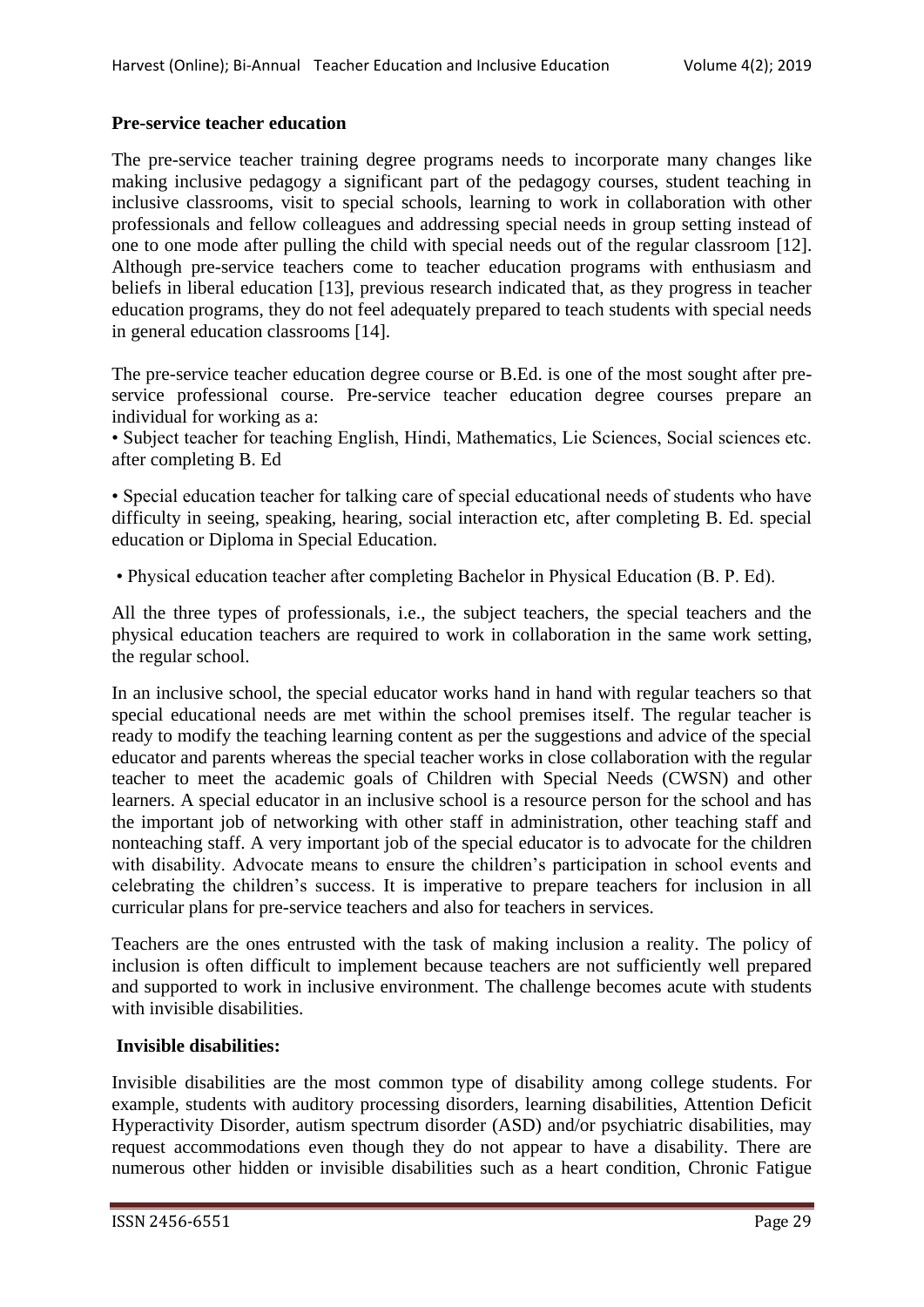Syndrome, Fibromyalgia, and Seizure Disorder. Learning disorders viz. dyslexia, Dyslexia, Dysgraphia, Dyscalculia, and Dyspraxia and/or psychiatric disabilities like Bipolar disorder, schizophrenia among students could result in unusual behaviours. The behaviours displayed by the students could be because of the inherent disability in the student and the lack of appropriate support in the classroom. Students with autism spectrum disorders (ASD) often demonstrate unusual and challenging behaviours and they do not always respond to methods of discipline employed in the classroom environment.

To address the educational needs of learners having invisible Disability, like Learning disability or autism, it is essential to ensure timely identification, assessment and providing reasonable accommodations. It is widely recognized that students with ASD require attitudinal and social support to be truly integrated into a general education classroom [15]. Students with learning disabilities often learn differently than their peers. Each student with a learning disability may need different types of accommodations, services, and/or supports based on what area(s) of learning is affected by the disability. Students with learning disabilities may have difficulties with some of the following:

- Reading comprehension
- Processing speed
- Written expression
- Oral expression
- Mathematics
- Auditory processing
- Visual processing
- Abstract reasoning
- Visual spatial skills

## **Dealing with invisible disabilities in the classroom:**

The inclusion of pupils with social, emotional and behavioural difficulties in inclusive classroom can be particularly challenging for teachers and teachers need to be properly trained and prepared to face such challenges. This is often not due to the lack of intent or understanding. But often disability awareness is not a regular in depth component of teachertraining courses, leaving teachers ill-equipped to manage disability. Students with invisible disabilities often pose the greatest challenge for teachers. Teachers require professional development that addresses their concerns in order to be effective in improving the pedagogical experiences of both children with ASD and their typically developing counterparts [16]. Research examining teachers' perceptions and attitudes towards Inclusive Education reveal that often teachers experience frustration, fear, anger and lack of confidence regarding their ability to meet the needs of all their pupils [17, 18]. The teachers often face challenging situations.

Some examples of challenging situations in a classroom where students can be:-

- Silent or may threaten, interrupt, argue or swear
- Can act clingy or refuse contact
- May fail to attend classes, or be frequently absent from school
- May fail to observe rules or be disruptive, destructive, aggressive or violent.
- Are often unable or unwilling to work without direct supervision.
- Are restless and unable to concentrate.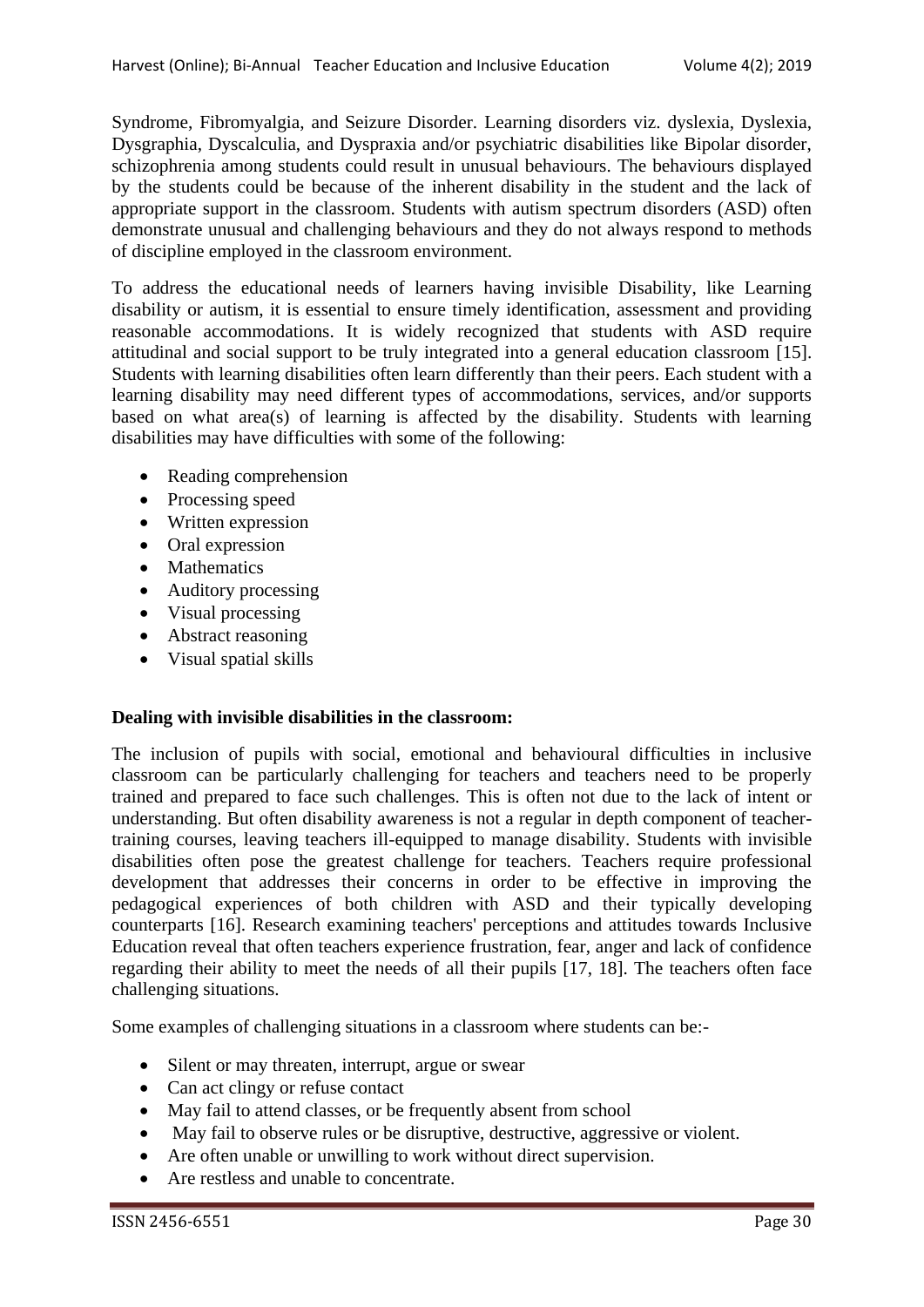- Are often unable and/or unwilling to complete tasks and follow instructions.
- Generally behave unusually.
- May respond in an extreme fashion to a variety of social, personal, emotional or physical circumstances.
- Have low self-image, anxiety, depression or withdrawal.
- May show resentment, vindictiveness or defiance.

Students with autism spectrum disorder (ASD) and learning disability in educational institutions have no external markers that will aid in identification. It is only by observing their learning style and behavior that teachers will be able to come to a conclusion. As ASD is a spectrum disorder no two students will be alike and their supports would vary too [19]. Sometimes visual supports are present for students with autism in schools especially primary level education. Often these essential are not provided in high school and college. It must be kept in mind that reasonable accommodations and supports should be provided to students throughout their life as education is a lifelong process. Students with invisible disabilities in higher education often fail to get adequate support from teachers and peers alike [20].

Owing to the placement of children with ASD in mainstream classrooms, teachers are obligated to successfully and effectively include these children often with a limited or an absence of guidelines and training [21, 22].

# **Importance of quality Teacher Education**

Teacher education is the key to making inclusive education systems possible. Research worldwide has established that Pre-service teacher education has a positive impact on improving teachers" knowledge of disabilities, knowledge of inclusive pedagogical approaches, attitudes toward disabilities, and self-efficacy for creating inclusive settings [23 - 26]. Previous research has established that teachers are key players in support for inclusion [27]. But teachers may start to use different techniques of teaching only when the disability of the student is ascertained. So it is imperative to provide practical exposure to the trainee teachers. If trainee teachers were to spend some weeks in a special needs school as part of their curriculum they would gain an insight to identify children with special needs (CWSNs). Likewise if trainee teachers pursuing special B. Ed spend some weeks in a mainstream school the experience would be enriching. The in service teachers should have a means to update their knowledge and hone their skills by means of refresher courses, workshops etc.

## **Conclusion:**

The teachers can bring about a change in attitude by her/his skill and own behaviour, towards the student with disability. It is imperative to prepare teachers for inclusion in all curricular plans for pre-service teachers and also for teachers in services. Teacher education is viewed to be pivotal in developing the affirmative attitudes and skills required for successful inclusion, with formal educational training being identified as one of the main factors that promote an inclusive attitude [28]. Just as no two students are exactly alike; no two students learn in exactly the same way [29].

Everyone has preferred way of learning which needs to be kept in mind while teaching children in an inclusive class. By changing from a deficit orientation to a diversity perspective, and by creating positive ecosystems within which students with learning differences can learn according to their strengths rather than their weaknesses, we can help these students become who they are truly meant to be [30]. Teachers and other school staff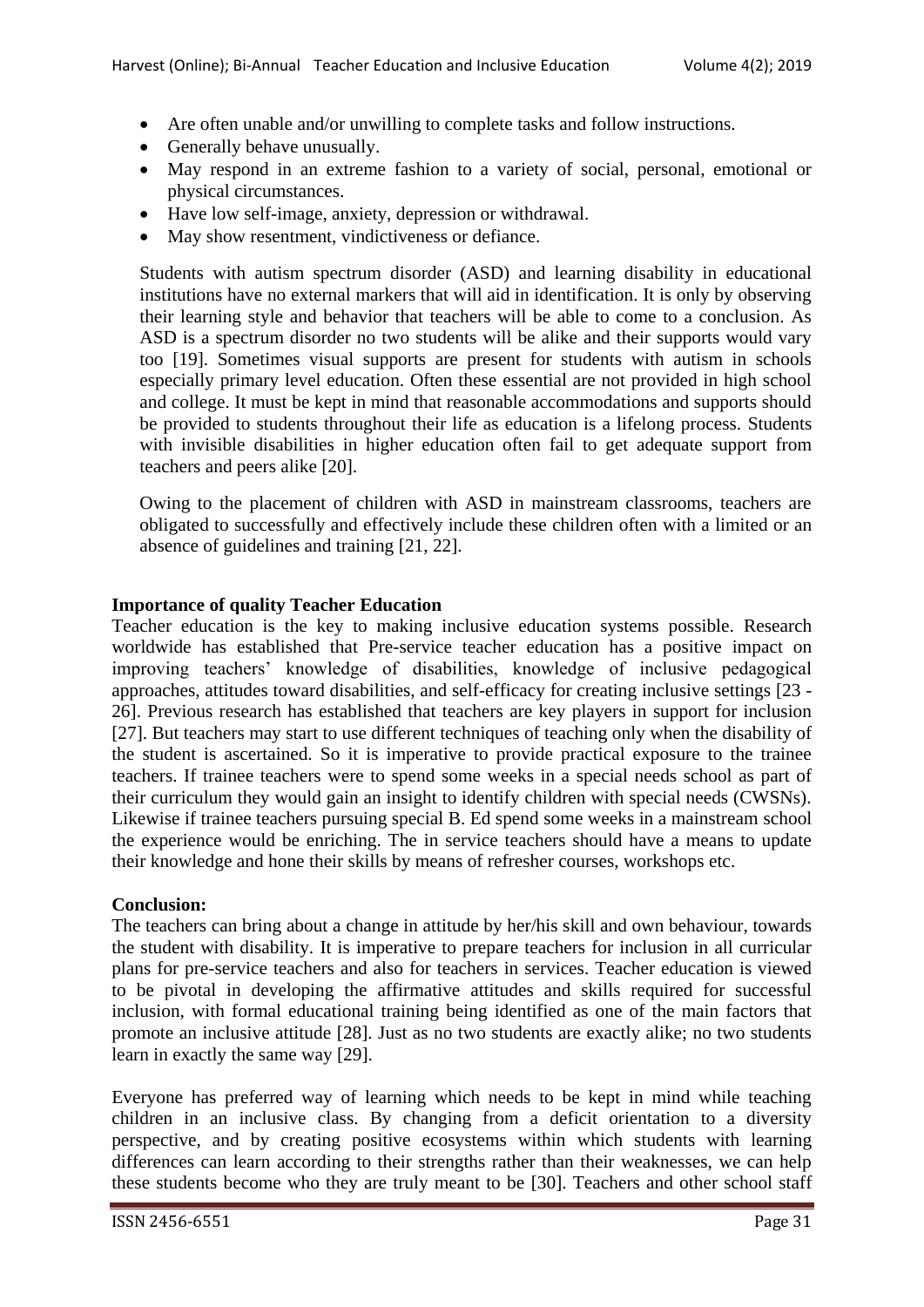need to be familiar with the various modifications of classroom instruction that can be used to ensure that all children, including those with disabilities (both visible and invisible), can learn and reach their fullest potential.

For inclusive education to succeed, it is vitally important that teachers, principals and other education stakeholders maintain a positive attitude towards inclusion. They must be firmly convinced of the benefits that inclusive practices bring to all children. Even if inclusive education is mandated by law, it will never succeed without the enthusiastic support of its practitioners. Successful inclusive education happens primarily through accepting, understanding, and attending to student differences and diversity, which can include physical, cognitive, academic, social, and emotional.

## **Conflicts of Interest**

The authors declare that there are no conflicts of interest regarding the publication of this work.

## **Reference**

- 1. Yell, M. L. and Katsiyannis, A. 2003. Critical issues and trends in the education of students with Autism Spectrum Disorders: Introduction to the special issue. *Focus on Autism & Other Developmental Disabilities,* 18 (3), 1088-3576.
- 2. Dutta, A., Scguri-Geist, C., & Kundu, M. 2009. Coordination of postsecondary transition services for students with disability. *Journal of Rehabilitation,* 75, 1, 10-17.
- 3. Singal, N. 2006. Inclusive education in India: international concept, national interpretation. *International Journal of Disability, Development and Education.* 5 (3), 351-369.
- 4. Pantic, N. & Florian, L. 2015. Developing teachers as agents of inclusion and social justice. *Educational Inquiry*, 6(3), 331-351
- 5. Florian, L. & Spratt, J. 2013. Enacting inclusion: a framework for interrogating inclusive practice. *European Journal of Special Needs Education,* 28(2), 119-135.
- 6. Lipsky, D. K., & Gartner, A. 1996. Inclusion, school restructuring, and the remaking of American society*. Harvard Educational Review,* 66(4), 763.
- 7. UNESCO. 1994. The Salamanca Statement and Framework for Action on Special Needs Education. Presented at the World Conference on Special Needs Education: Access and Quality. Salamanca: Spain.
- 8. Loreman, T. (2007). Seven pillars of support for inclusive education: Moving from "why?" to "How? *International Journal of Whole Schooling,* 3(2), 22–38.
- 9. Ainscow, M. & Cesar, M. 2006. Inclusive education ten years after Salamanca: Setting the agenda. *European Journal of Psychology of Education*, *XXI,* 3, pp. 231- 238.
- 10. Moran, Anne. 2007. Embracing inclusive teacher education, *European Journal of Teacher Education,* 30(2), p 119- 134.
- 11. McLeskey, J., Henry, D., & Hodges, D. 1999. Inclusion: What progress is being made across disability categories? *Teaching Exceptional Children,* 31(3), 60–64.
- 12. Bharti, 2016. Are the Pre-service Teacher Training Degree Courses Preparing Teachers for Addressing the Needs of Inclusive Classrooms? *Educational Quest: An Int. J. of Education and Applied Social Sciences* 7, Issue 3, December 2016, pp 261- 274.
- 13. Wideen, M., Mayer-Smith, J., & Moon, B. 1998. A critical analysis of the research on Learning to teach: Making the case for an ecological perspective on inquiry, *Review of Educational Research,* 68(2), 130-178.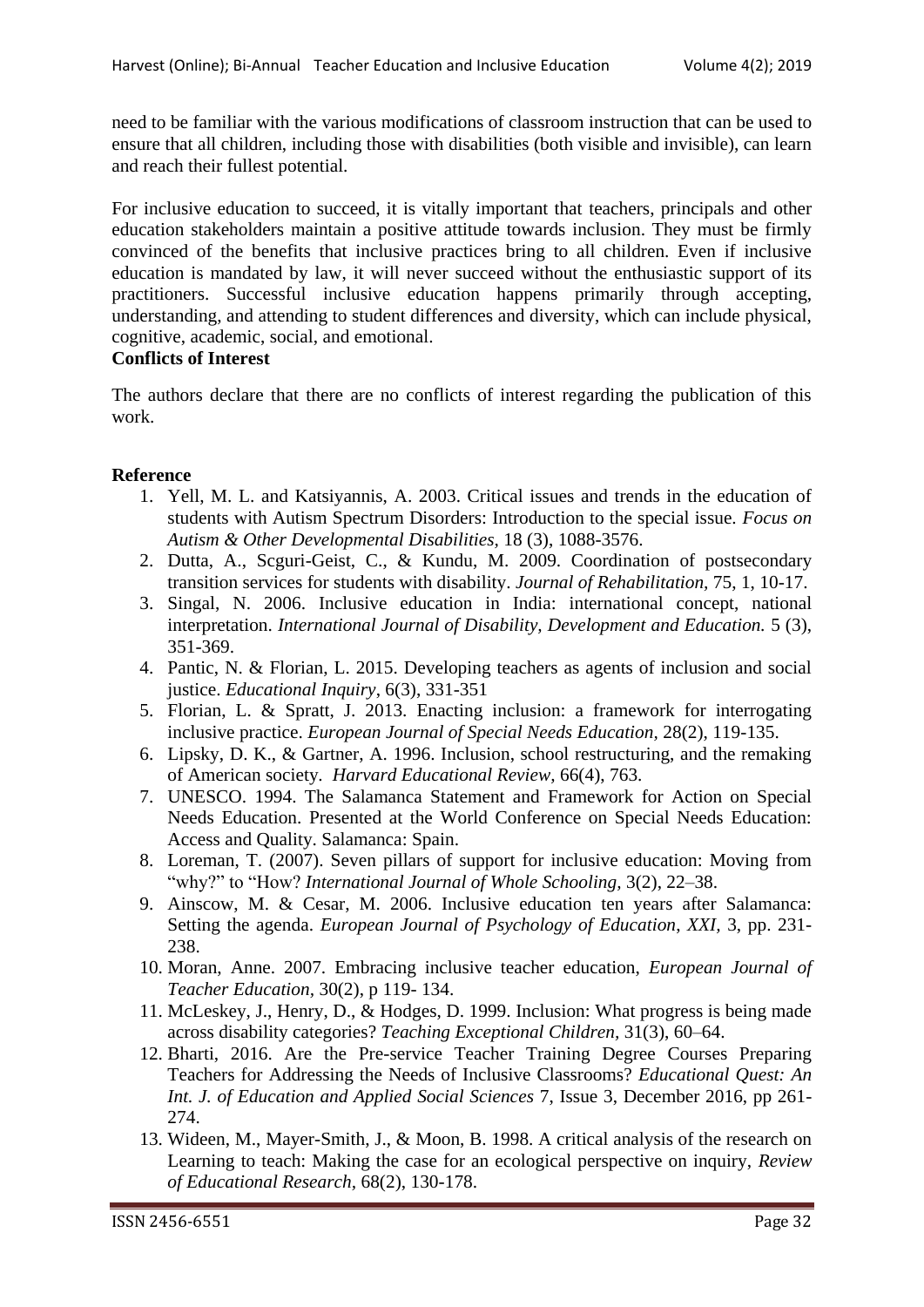- 14. Jobling, A., & Moni, K. B. 2004. I never imagined I'd have to teach these children: Providing authentic learning experiences for secondary preservice teachers in teaching students with special needs*. Asia-Pacific Journal of Teacher Education, 32*, 5-22.
- 15. Dey, S. R., Basu, I., and De, M. (2014). The challenges of including individuals with Autism Spectrum Disorder (ASD) in class: towards a paradigm shift in inclusive education. Proceedings of the International Seminar on *'Inclusion in Education for the Challenged Children: Present Context'*, on 6<sup>th</sup> December, 2014 organized by Department of Education, Jadavpur University, in collaboration with Arogya Sandhan Charitable Trust. 54-58 pp.
- 16. Humphrey, N. 2008. Including pupils with autistic spectrum disorders in mainstream schools. *Support for Learning,* 23(1), 41 – 47.
- *17.* Avramidis, E., Bayliss, P. and Burden R. 2002. "A survey into mainstream teachers` attitudes towards the inclusion of children with special education needs in the ordinary school in one local education authority". *Education Psychology,* 20 (2): 191- 211
- 18. De Boer, A., Pijl, S.J., and Minnaert, A. 2011. "Regular primary schoolteachers' attitudes towards inclusive education: A review of the literature". International Journal of Inclusive Education, 15 (3):331-353.
- **19.** De, Mitu and Basu, Indrani, 2017. Challenges of Teacher Education for Inclusive Education in the  $21<sup>st</sup>$  century with emphasis on Students with Autism Spectrum Disorder (ASD), an Invisible Disability. In, 'Teacher Education in the  $21<sup>st</sup>$  Century Issues and Concerns". (ISBN No: 978-93-85502-37-8). Edited by Abu Sayeed Miah and Dr. Pradip Debnath. Published by Renu Publishers, Kolkata. 317-328 pp.
- 20. De, Mitu. 2019. Supporting students with Autism Spectrum Disorder (ASD) in Higher education. In, Understanding Autism: Through the Lens of parents and Professionals. ISBN 978-93-81574-92-8. Edited by Subir Kumar Dutta and Mitu De published by The Asiatic Society, 1 Park Street, Kolkata. 158–167 pp.
- 21. Horrocks, J.L., White, G., & Roberts, L. 2008. Principals" attitudes regarding inclusion of children with autism in Pennsylvania public schools. *Journal of Autism and Developmental Disorders,* 38(8), 1462-1473.
- 22. Lindsay, S., Proulx, M., Scott, H., & Thompson, N. 2013. Exploring elementary school teachers" strategies for including children with autism spectrum disorder in mainstream classroom classes. *International Journal of Inclusive Education,* 18(2), 101-122.
- 23. Campbell, J., Gilmore, L., & Cuskelly, M. 2003. Changing student teachers' attitudes towards disability and inclusion. *Journal of Intellectual and Developmental Disability*, *28*(4), 369–379.
- 24. Sharma, U., Forlin, C., & Loreman, T. 2008. Impact of training on preϋservice teachers' attitudes and concerns about inclusive education and sentiments about persons with disabilities. *Disability & Society,* 23(7), 773–785,
- 25. UNESCO. 2005. Guidelines for inclusion: Ensuring access to Education for All. UNESCO Paris: France.
- 26. UNESCO. 2009. Policy Guidelines on Inclusion in Education. Paris: UNESCO.
- 27. Winter, E.C. 2006. Preparing new teachers for inclusive schools and classrooms. *Support for Learning, 21*(2), 85–91.
- 28. Forlin C, Loreman T, Sharma U, Earle C. 2009. Demographic differences in changing pre-service teachers' attitudes, sentiments and concerns about inclusive education. *International Journal of Inclusive Education;* 13 (2):195–209.